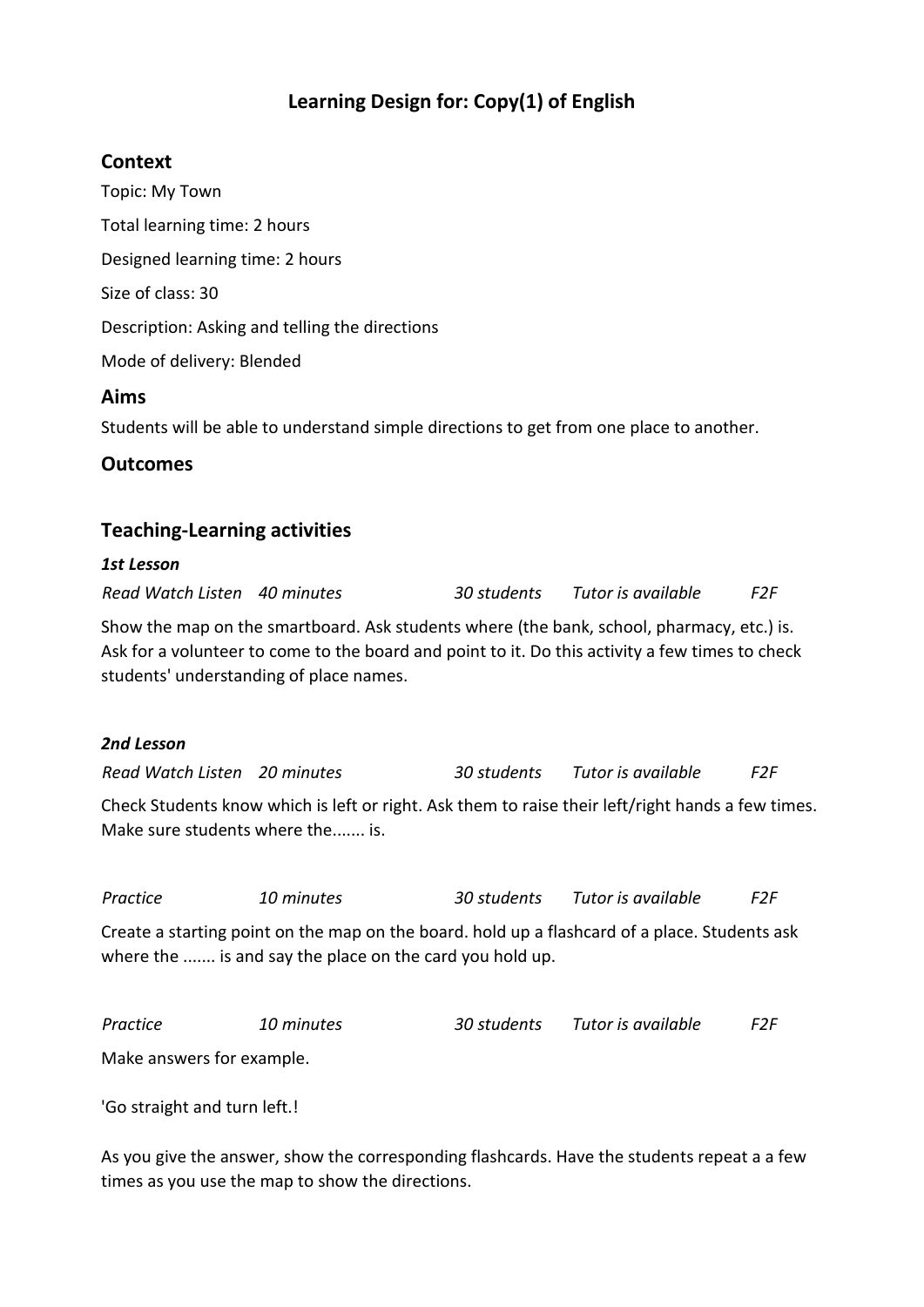#### *3rd Lesson*

*Practice 40 minutes 30 students Tutor is available F2F*

Draw a map on the floor. Choose a volunteer and ask her/him where (bank, school, hospital, etc,) is. Then the student walks to the bank. Also, he/she tells the name of the place as he/she walks, she will also tell the directions like; turn left, go straight ahead etc,)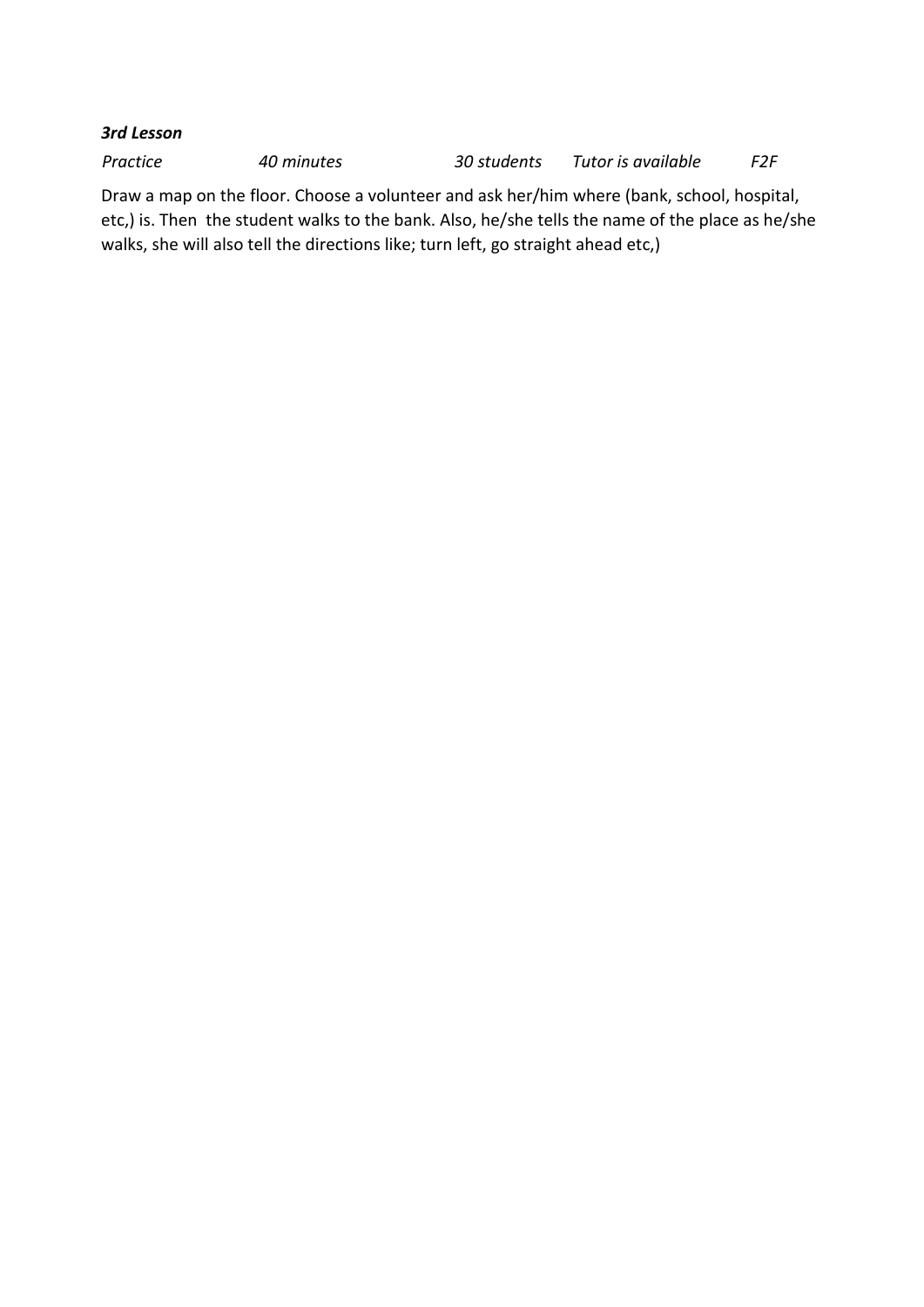# **Representations of the learning experience**



| Learning through |                                   | <b>Minutes</b> | ℅  |
|------------------|-----------------------------------|----------------|----|
|                  | Acquisition (Read, Watch, Listen) | 60             | 50 |
|                  | Investigation                     | O              | O  |
|                  | Discussion                        | 0              | 0  |
|                  | Practice                          | 60             | 50 |
|                  | Collaboration                     | O              | O  |
|                  | Production                        | U              | ŋ  |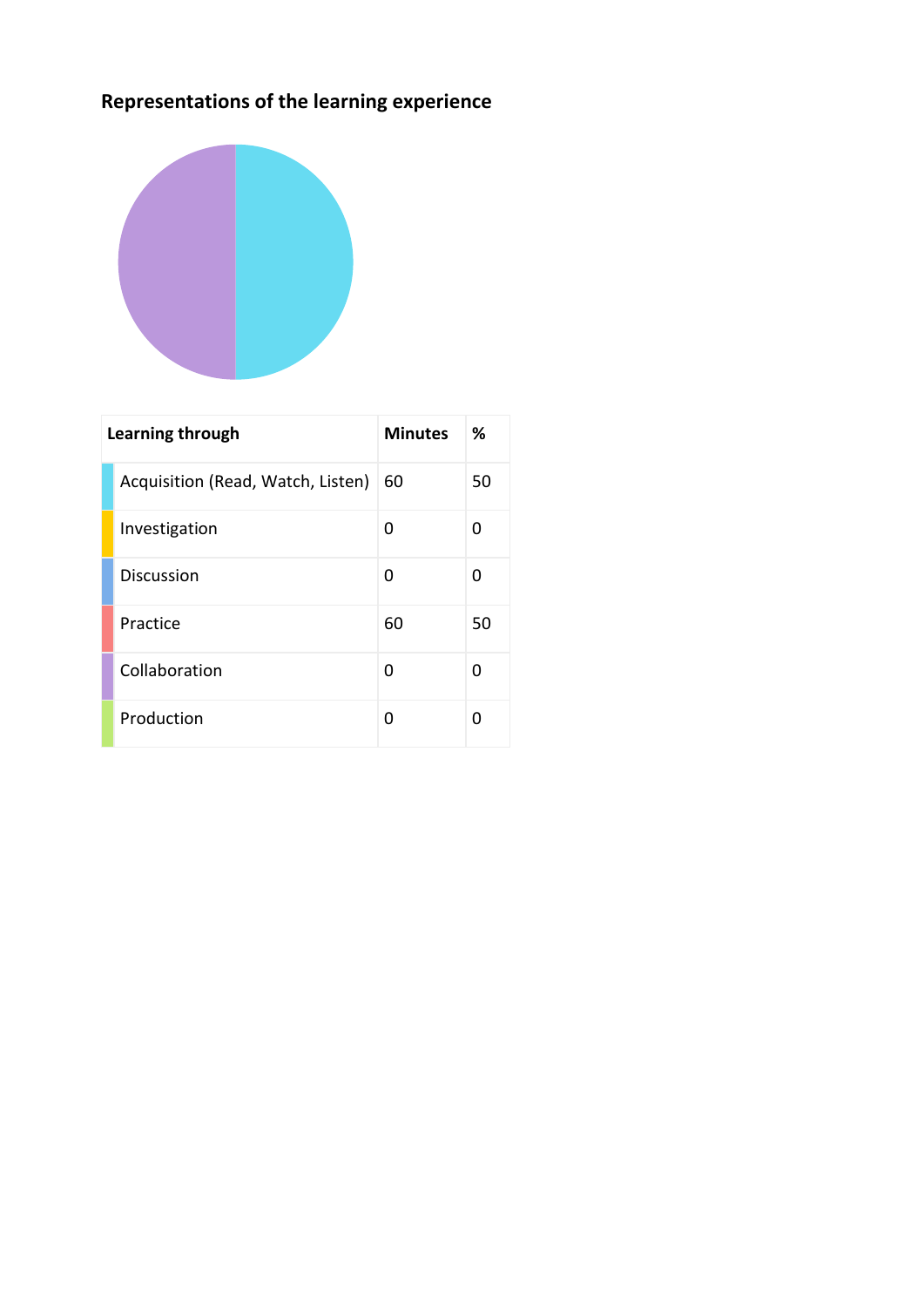|             | <b>Minutes</b> | ℅   |
|-------------|----------------|-----|
| Whole class | 120            | 100 |
| Group       | 0              | n   |
| Individual  | U              |     |



|              | <b>Minutes</b> | ℅   |
|--------------|----------------|-----|
| Face to face | 120            | 100 |
| Online       |                |     |